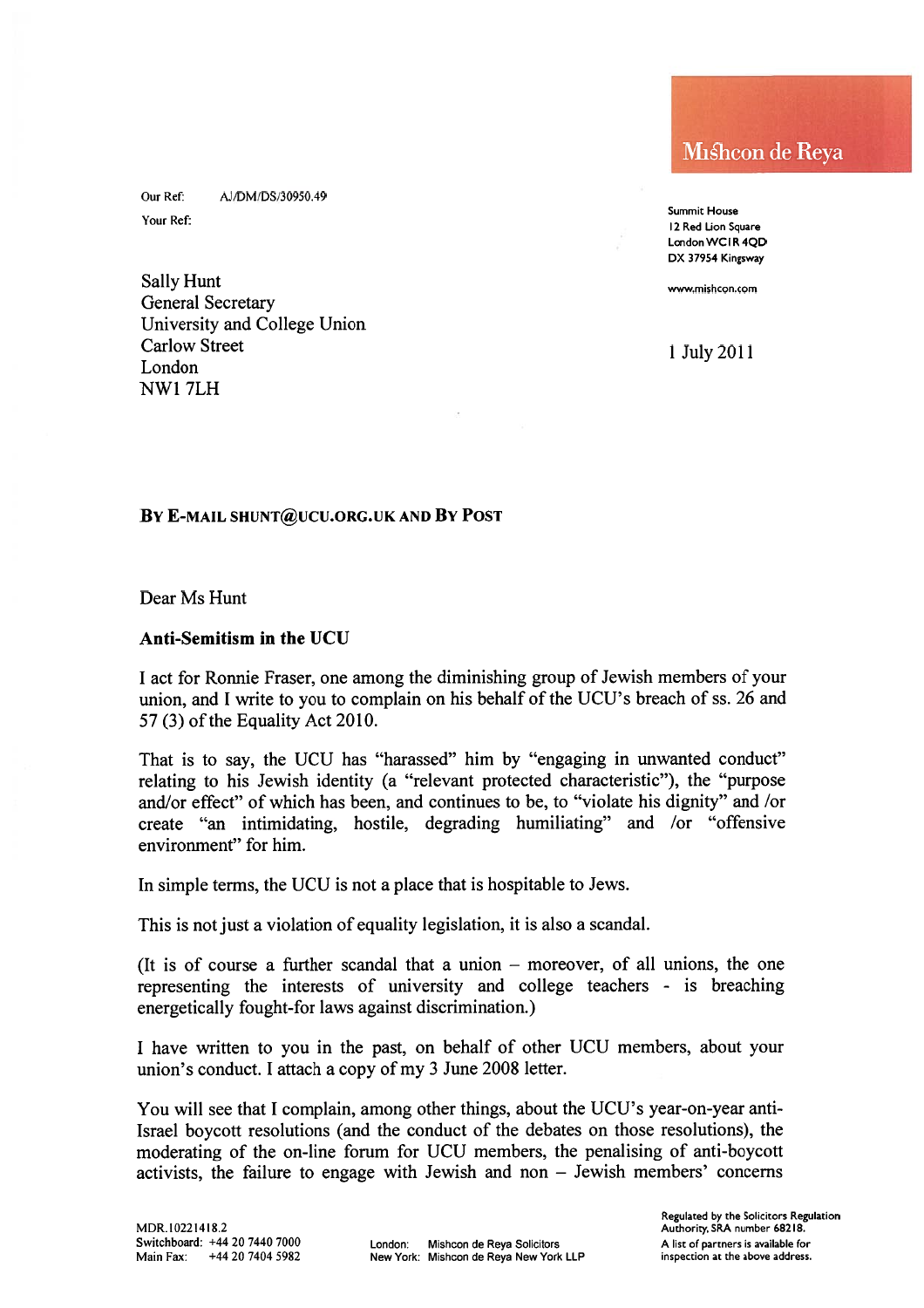regarding these matters, the failure to address the resignation from the union of many of those members, and the rebuffing of the OSCE's special representative on anti- Semitism.

Conditions for the generality of Jewish members have only deteriorated since then. Further boycott resolutions have been passed; further incontinently anti-Semitic comments on the "Activists' list" have been posted; there have been further resignations from the union by Jewish members. And if I add to this sorry list the union's welcoming in 2009 of Bongani Masuku (and its 2010 endorsement of that welcome) it is only because the UCU's hospitality to a confirmed anti-Semite makes for such <sup>a</sup> pointed contrast with its inhospitality to its own Jewish members.

The scandal is thus a long-standing one. It is continuous with the history of the union (indeed, it reaches back into the histories of the predecessor unions, the AUT and NATFHE). From its inception, the UCU has been inhos its inhospitable conduct – indeed, intensifying it year by year, piling fresh insults upon accumulated insults to its Jewish members.

The recent resolution repudiating an internationally-accepted working definition of anti-Semitism (Resolution 70 / 2011) is among the most recent of such insults.

It was <sup>a</sup> telling development, however.

Unable to defend itself against the charge of institutional anti-Semitism, the UCU sought instead to legislate anti-Semitism itself out of existence.

This indecent, discreditable resolution was passed in active disregard of the feelings of Jewish members  $-$  a disregard amounting to a kind of inflamed contempt for all Jews other than that minority among them ready to a "anti-Zionist" activism.

My client has had enough. He believes that the UCU's conduct, over so many years now, has limited his options to either resigning or suing. He has chosen to sue.

Unless <sup>I</sup> hear from you confirming that the UCU will meet his proper demands, as set out below, he will make an Equality Act claim to the Employment Tribunal. He expects to win, and in winning, to perform <sup>a</sup> service not just to his fellow Jewish UCU members and ex-members, but to the cause of decent, principled trades unionism.

Mr Fraser's demands are as follows:

- 1. The abrogation of Resolution 70/2011.
- 2. An open and unqualified acknowledgment by the UCU that it has been guilty of institutional anti-Semitism, and <sup>a</sup> public apology in this regard both to its Jewish members and ex-members, and those other members and ex-members who have complained about or who otherwise deprecate this anti-Semitism.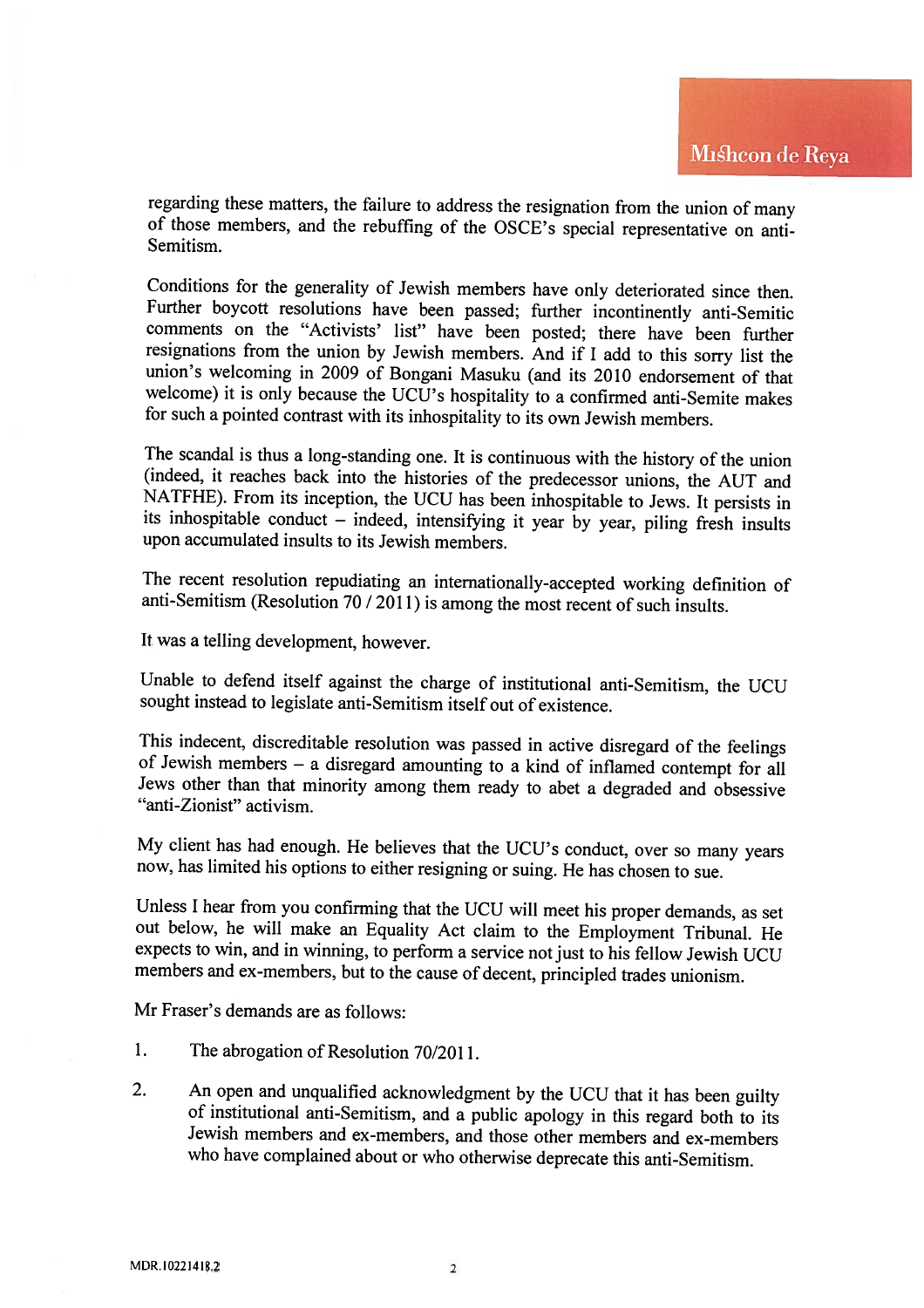- 3. Commitment to abide by a code of conduct in respect of Jewish members, to be drawn up by a body comprising individuals approved by our client ("the body"), following its inquiry into the precise character of the UCU's institutional anti-Semitism.
- 4. <sup>A</sup> further commitment to sponsor <sup>a</sup> programme (for <sup>a</sup> minimum of ten years, and conducted by the body) educating academics concerning the dangers of anti- Semitism, with special reference to the relationship between anti-Semitism and what now passes for "anti-Zionism."

<sup>I</sup> await your response by no later than <sup>5</sup> August.

Yours sincerely

Anthony Julius

Direct Tel: +44 20 7440 7025 Direct Fax: +44 20 7404 8171 E-mail: Anthony.Julius@mishcon.com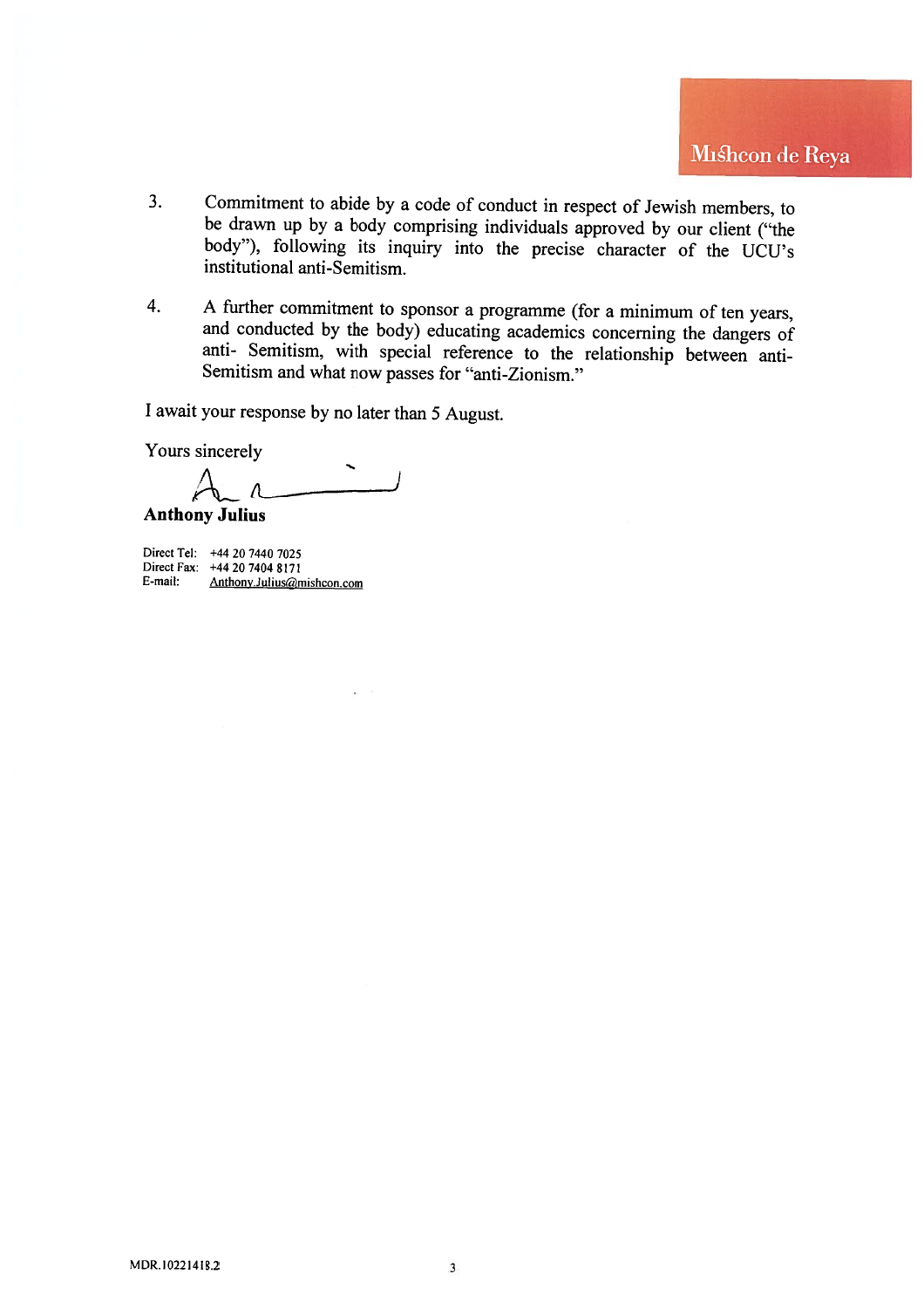Our Ref: **AJ/AD/28058.1** Your Ret: Summit House

<sup>12</sup> Red Lion Square London WCIR 400 DX <sup>37954</sup> Kingsway

www.mishcon.com

Sally Hunt General Secretary 3 June 2008 UCU Egmont House 25-31 Tavistock Place London WC1H<sub>9UT</sub> United Kingdom

## BY EMAIL AND POST: SHUNT@UCU.ORG.UK

Dear Ms Hunt

### Motion 25

<sup>I</sup> act for certain groups of UCU members adversely affected in one or more ways by the passing of Motion 25, in respect of which they reserve their legal rights.

The purpose of this letter, however, is not to threaten legal proceedings. Such a letter, couched in more formal terms than the present one, may follow in duc course. My clients' object here is to set out their concerns, i

### Preliminary

On Wednesday 28 May 2008, UCU Congress passed Motion 25. Following a skewed<br>and partial account of one aspect of the Israel – Palestinian conflict, and an<br>affirmation that "criticism of Israel or Israeli policy are [sic] n

Prior to the vote, you announced, "the union will defend their right to debate this and<br>other issues. Implementation of the motion within the law will now fall to the national<br>executive committee." I understand that the NE

My clients consider Motion <sup>25</sup> to be both <sup>a</sup> "boycott motion" and anti-Semitic.

## Motion <sup>25</sup> is <sup>a</sup> boycott motion

That the motion cowers in the shadow of an (unpublished) legal opinion regarding the illegality of last year's boycott motions does not mean it is not itself a boycott motion. It is merely a craven version of a boycott mot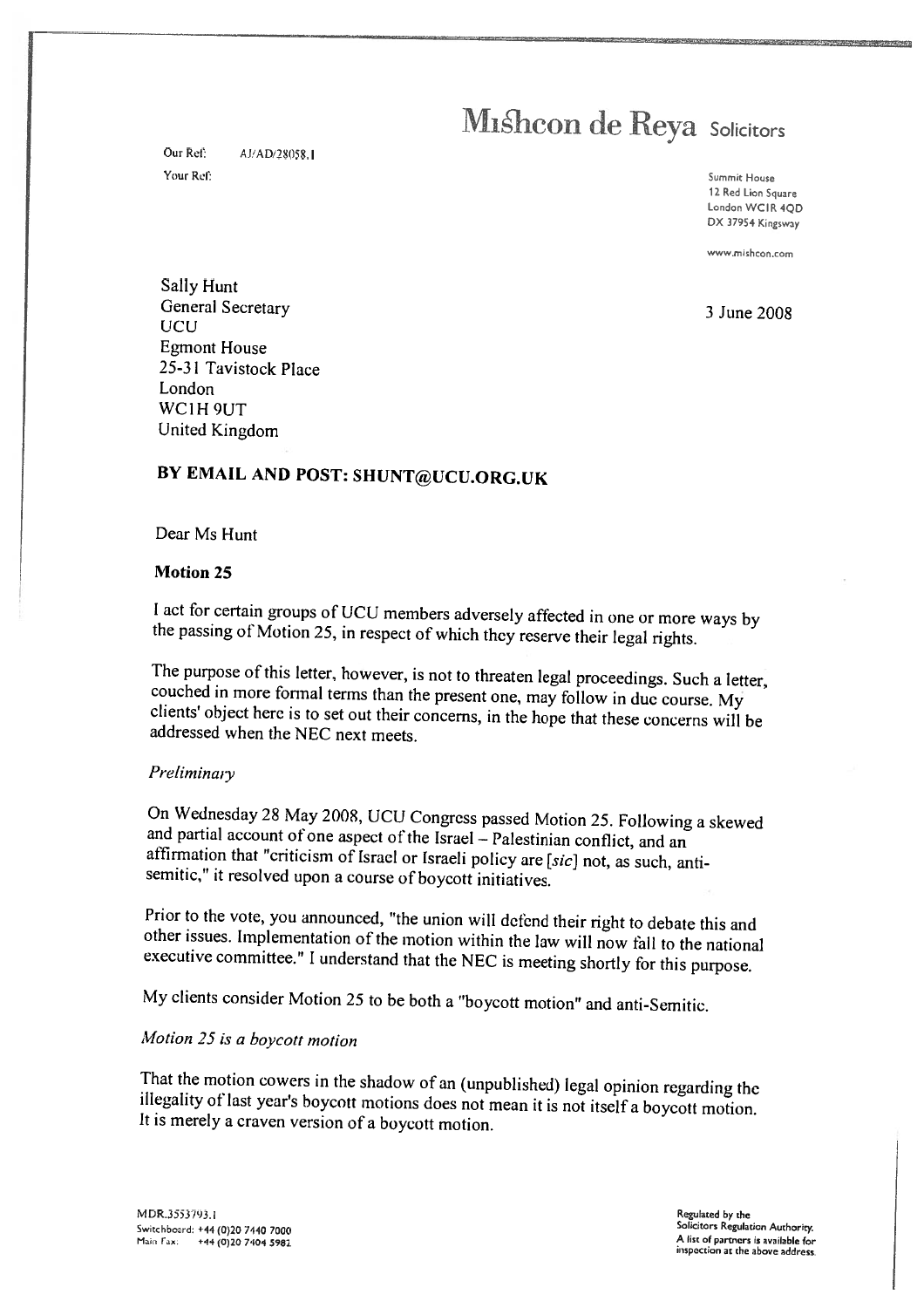The invitation to "colleagues ... to consider the moral and political implications of educational links with Israeli institutions," the commitment to distribute material intended to promote "discussion by colleagues of the

Motion 25 is anti-Semitic

Motion <sup>25</sup> is anti-Semitic because it is, in combination;

(i) Irrational, that is:

(a) It does not flow from any general principle, given general application. On the contrary. It is no different in character to a motion that resolved to boycott all Jewish-owned businesses considered delinquent, but no o

(b) It is contrary to the equality principles that the UCU itself embraces, and which it constitutionally binds itself to promote.

(c) It is incoherent on its face. The merely "apparent complicity of most of the Israeli academy" cannot furnish the justification for any sanction by the union. What is "apparent" may not be real. In addition, the "compli opening section. This should not, however, be enough for any rational or fair-<br>minded person.

(ii) continuous with episodes in anti-Semitism 's history, that is, in

(a) Its completely false claim that attempts were made "to prevent UCU<br>debating boycott of Israeli academic institutions," which rehearses the anti-<br>Semitic trope that Jews endeavour to stifle free expression in pursuit of own nefarious interests.

(b) Its stipulation that Jews ("Israeli colleagues") submit to questioning on their views as a precondition to continued collaboration with UCU members, which revives the anti-Semitic programme that what others may enjoy a

(c) its conceptualising of the Israel / Palestine conflict as <sup>a</sup> melodrama (pure villain confronting pure victim), which reproduces the anti-Semitic scenario of wicked Jews preying upon defenceless and innocent gentiles.

(d) Its proposed boycott of Jews, which has been a staple of anti-Semitic programmes for at least <sup>800</sup> years. Indeed, the history of anti-Semitism is in substantial part the history of boycotts of Jews.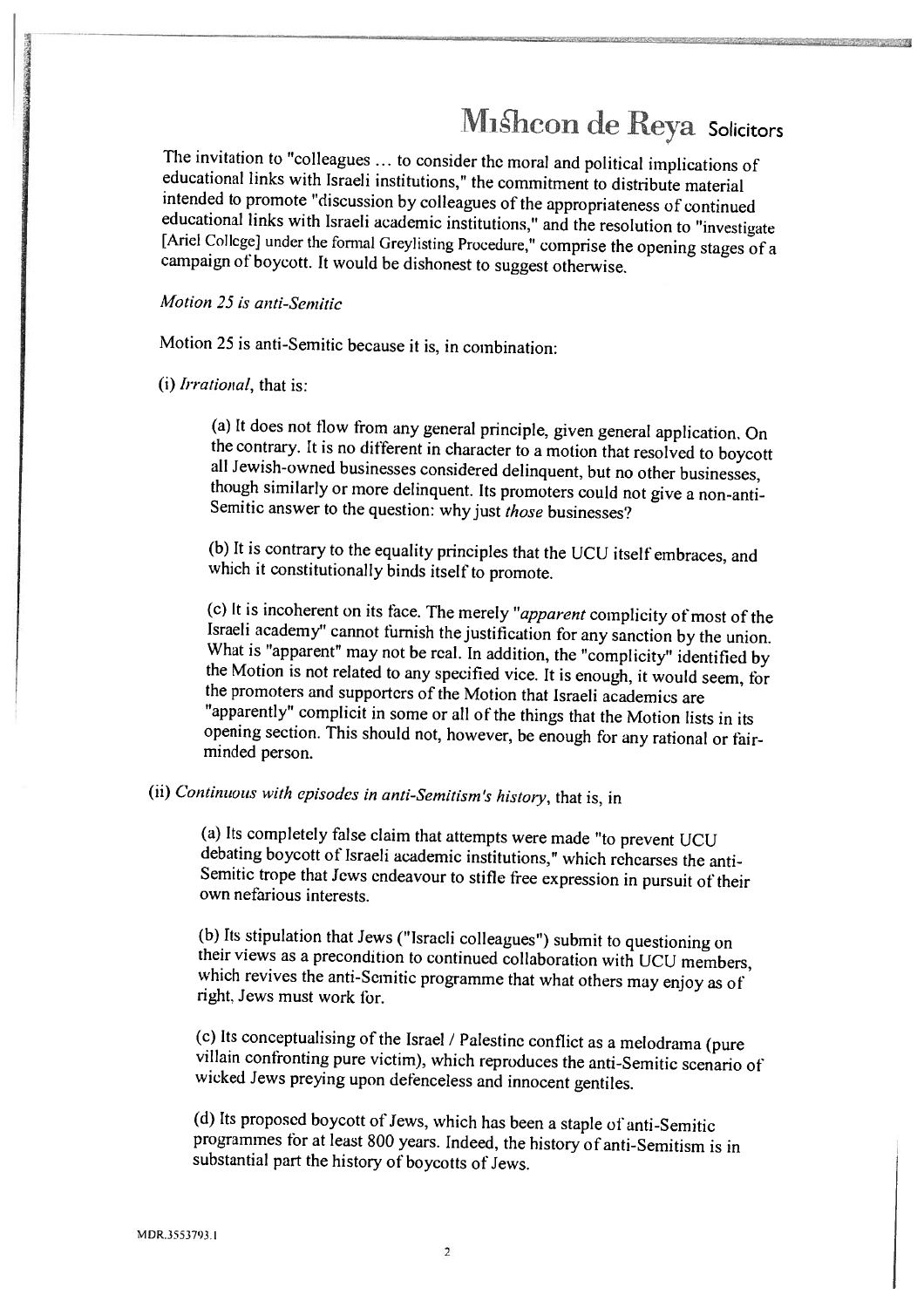(iii) Frivolous (both intellectually, and morally), that is, it is

(a) Indifferent to the pain it will cause Jewish members.

(b) Indifferent to anti-Semitism, by implication treating the charge of anti- Semitism as made in bad faith.

(c) Indifferent to the anti-Semitism it will foster.

(d) Dismissive of the possibility that some "criticism" of israel may indeed be anti-Semitic, and fails to consider whether its own proposals fall within that category.

(e) Ignorant of  $\prime$  indifferent to the impact of a boycott campaign on Israeli society, and/or Palestinian society and/or research projects currently being undertaken by UCU members.

#### Causes of action

Of course, in the event that Motion 25 is not rescinded or otherwise treated as defunct by the NEC, litigation may well follow. The possible causes of action against the UCU and its trustees have been set out in detail in the unchallenged legal opinion<br>obtained by Stop the Boycott (STB), and there is no need to repeat its contents here.

It is, however, worth elaborating the ambit of the likely claim against the UCU for harassment under s.  $3A(1)$  of the Race Relations Act, that is, the creating of an intimidating, hostile, degrading, humiliating and / or members of the union and/or violating their dignity. Such a claim would rely upon, among other matters:

(a) The conduct of the boycott debate, which (contrary to Standing Orders) was not balanced.

(b) The moderating of the on-line forum for UCU members, known as the "Activists' List," which sanctions the open and incontinent expression of anti- Semitic opinion.

(c) The penalising of anti-boycott activists, by exclusion from the Activists' List or by causing manifestly unfounded allegations of racism against them to proceed to formal inquiry.

(d) The failure to engage adequately or at all with concern regarding the union's institutional anti-Semitism expressed by Jewish union members and by representative bodies ofthe Anglo-Jewish community.

(e) The failure to respond adequately to the Report of the Parliamentary Committee against Anti-Semitism.